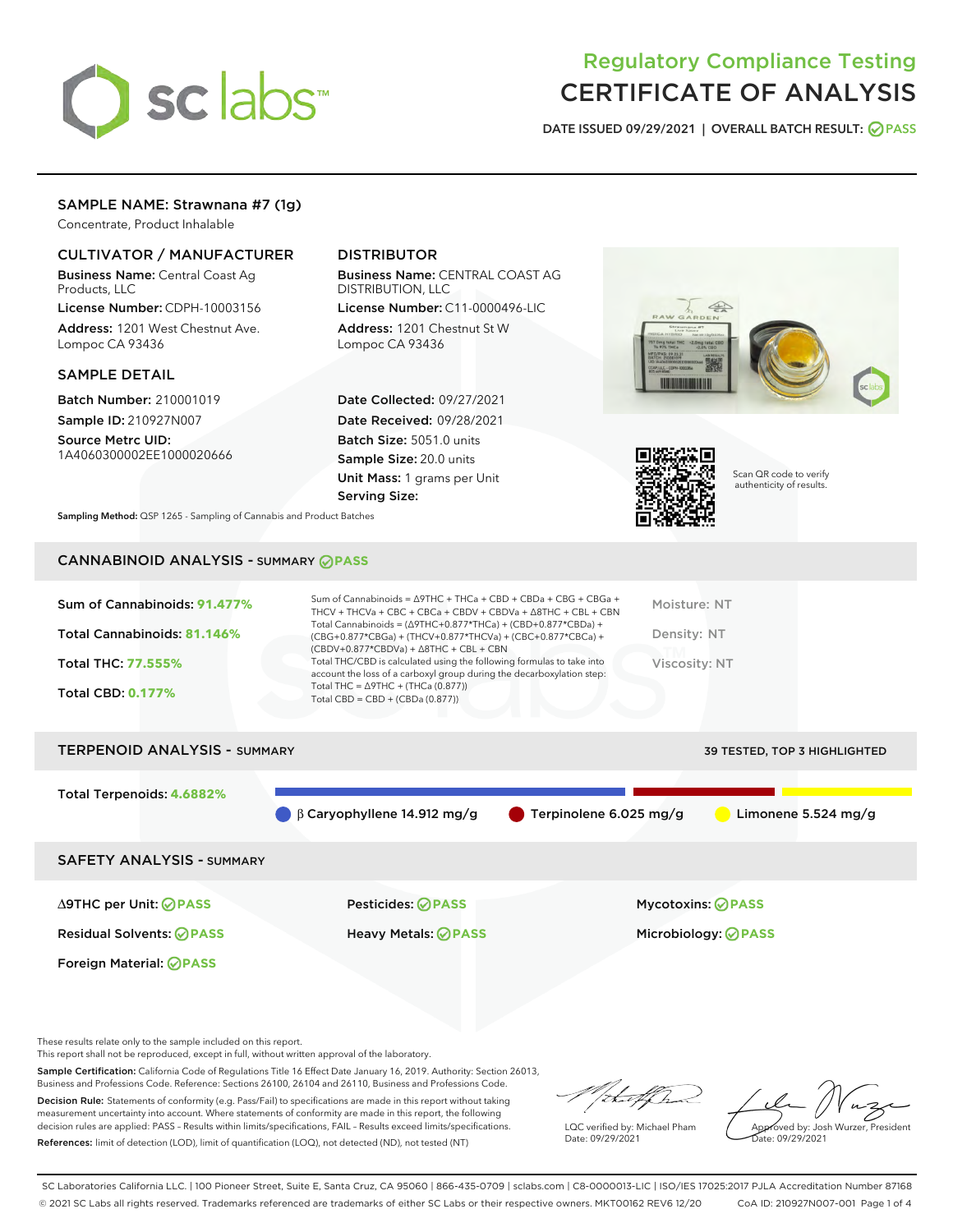



STRAWNANA #7 (1G) | DATE ISSUED 09/29/2021 | OVERALL BATCH RESULT: @ PASS

#### CANNABINOID TEST RESULTS - 09/28/2021 2 PASS

Tested by high-performance liquid chromatography with diode-array detection (HPLC-DAD). **Method:** QSP 1157 - Analysis of Cannabinoids by HPLC-DAD

#### TOTAL CANNABINOIDS: **81.146%**

Total Cannabinoids (Total THC) + (Total CBD) + (Total CBG) + (Total THCV) + (Total CBC) + (Total CBDV) + ∆8THC + CBL + CBN

TOTAL THC: **77.555%** Total THC (∆9THC+0.877\*THCa)

TOTAL CBD: **0.177%**

Total CBD (CBD+0.877\*CBDa)

TOTAL CBG: 2.01% Total CBG (CBG+0.877\*CBGa)

TOTAL THCV: 0.328% Total THCV (THCV+0.877\*THCVa)

TOTAL CBC: 1.076% Total CBC (CBC+0.877\*CBCa)

TOTAL CBDV: ND Total CBDV (CBDV+0.877\*CBDVa)

| <b>COMPOUND</b>  | LOD/LOQ<br>(mg/g)          | <b>MEASUREMENT</b><br><b>UNCERTAINTY</b><br>mg/g | <b>RESULT</b><br>(mg/g) | <b>RESULT</b><br>(%) |
|------------------|----------------------------|--------------------------------------------------|-------------------------|----------------------|
| <b>THCa</b>      | 0.05/0.14                  | ±20.654                                          | 803.66                  | 80.366               |
| <b>A9THC</b>     | 0.06 / 0.26                | ±2.433                                           | 70.74                   | 7.074                |
| <b>CBGa</b>      | 0.1 / 0.2                  | ±1.05                                            | 20.1                    | 2.01                 |
| <b>CBCa</b>      | 0.07 / 0.28                | ±0.500                                           | 10.22                   | 1.022                |
| <b>THCVa</b>     | 0.07/0.20                  | ±0.178                                           | 3.74                    | 0.374                |
| <b>CBG</b>       | 0.06/0.19                  | ±0.098                                           | 2.49                    | 0.249                |
| <b>CBDa</b>      | 0.02/0.19                  | ±0.059                                           | 2.02                    | 0.202                |
| <b>CBC</b>       | 0.2 / 0.5                  | ±0.05                                            | 1.8                     | 0.18                 |
| $\triangle$ 8THC | 0.1 / 0.4                  | N/A                                              | <b>ND</b>               | <b>ND</b>            |
| <b>THCV</b>      | 0.1/0.2                    | N/A                                              | <b>ND</b>               | <b>ND</b>            |
| <b>CBD</b>       | 0.07/0.29                  | N/A                                              | <b>ND</b>               | <b>ND</b>            |
| <b>CBDV</b>      | 0.04 / 0.15                | N/A                                              | <b>ND</b>               | <b>ND</b>            |
| <b>CBDVa</b>     | 0.03/0.53                  | N/A                                              | <b>ND</b>               | <b>ND</b>            |
| <b>CBL</b>       | 0.06 / 0.24                | N/A                                              | <b>ND</b>               | <b>ND</b>            |
| <b>CBN</b>       | 0.1/0.3                    | N/A                                              | <b>ND</b>               | <b>ND</b>            |
|                  | <b>SUM OF CANNABINOIDS</b> |                                                  | 914.77 mg/g             | 91.477%              |

#### **UNIT MASS: 1 grams per Unit**

| ∆9THC per Unit                        | 1120 per-package limit                                                                    | 70.74 mg/unit<br><b>PASS</b> |  |  |  |  |
|---------------------------------------|-------------------------------------------------------------------------------------------|------------------------------|--|--|--|--|
| <b>Total THC per Unit</b>             |                                                                                           | 775.55 mg/unit               |  |  |  |  |
| <b>CBD</b> per Unit                   |                                                                                           | <b>ND</b>                    |  |  |  |  |
| <b>Total CBD per Unit</b>             |                                                                                           | $1.77$ mg/unit               |  |  |  |  |
| Sum of Cannabinoids<br>per Unit       |                                                                                           | 914.77 mg/unit               |  |  |  |  |
| <b>Total Cannabinoids</b><br>per Unit |                                                                                           | 811.46 mg/unit               |  |  |  |  |
|                                       | <b>MOISTURE TEST RESULT</b><br><b>DENSITY TEST RESULT</b><br><b>VISCOSITY TEST RESULT</b> |                              |  |  |  |  |

Not Tested

| <b>Not Tested</b> |  |  |  |  |
|-------------------|--|--|--|--|
|                   |  |  |  |  |

Not Tested

#### TERPENOID TEST RESULTS - 09/29/2021

Terpene analysis utilizing gas chromatography-flame ionization detection (GC-FID). **Method:** QSP 1192 - Analysis of Terpenoids by GC-FID

| <b>COMPOUND</b>           | LOD/LOQ<br>(mg/g) | <b>MEASUREMENT</b><br><b>UNCERTAINTY</b><br>mg/g | <b>RESULT</b><br>(mg/g)                         | <b>RESULT</b><br>$(\%)$ |
|---------------------------|-------------------|--------------------------------------------------|-------------------------------------------------|-------------------------|
| $\beta$ Caryophyllene     | 0.004 / 0.012     | ±0.5309                                          | 14.912                                          | 1.4912                  |
| Terpinolene               | 0.008 / 0.026     | ±0.1235                                          | 6.025                                           | 0.6025                  |
| Limonene                  | 0.005 / 0.016     | ±0.0790                                          | 5.524                                           | 0.5524                  |
| $\alpha$ Humulene         | 0.009 / 0.029     | ±0.1467                                          | 4.570                                           | 0.4570                  |
| $\alpha$ Bisabolol        | 0.008 / 0.026     | ±0.1302                                          | 2.439                                           | 0.2439                  |
| Linalool                  | 0.009 / 0.032     | ±0.0926                                          | 2.437                                           | 0.2437                  |
| <b>Myrcene</b>            | 0.008 / 0.025     | ±0.0311                                          | 2.408                                           | 0.2408                  |
| trans- $\beta$ -Farnesene | 0.008 / 0.025     | ±0.0708                                          | 1.993                                           | 0.1993                  |
| <b>Terpineol</b>          | 0.016 / 0.055     | ±0.0861                                          | 1.403                                           | 0.1403                  |
| Fenchol                   | 0.010 / 0.034     | ±0.0366                                          | 0.946                                           | 0.0946                  |
| Nerolidol                 | 0.009 / 0.028     | ±0.0478                                          | 0.760                                           | 0.0760                  |
| $\beta$ Pinene            | 0.004 / 0.014     | ±0.0079                                          | 0.689                                           | 0.0689                  |
| Valencene                 | 0.009 / 0.030     | ±0.0465                                          | 0.675                                           | 0.0675                  |
| $\alpha$ Pinene           | 0.005 / 0.017     | ±0.0027                                          | 0.313                                           | 0.0313                  |
| Caryophyllene<br>Oxide    | 0.010 / 0.033     | ±0.0135                                          | 0.293                                           | 0.0293                  |
| <b>Borneol</b>            | 0.005 / 0.016     | ±0.0115                                          | 0.274                                           | 0.0274                  |
| $\gamma$ Terpinene        | 0.006 / 0.018     | ±0.0027                                          | 0.156                                           | 0.0156                  |
| Ocimene                   | 0.011 / 0.038     | ±0.0049                                          | 0.152                                           | 0.0152                  |
| $\alpha$ Terpinene        | 0.005 / 0.017     | ±0.0022                                          | 0.150                                           | 0.0150                  |
| $\alpha$ Phellandrene     | 0.006 / 0.020     | ±0.0017                                          | 0.124                                           | 0.0124                  |
| 3 Carene                  | 0.005 / 0.018     | ±0.0014                                          | 0.096                                           | 0.0096                  |
| Sabinene                  | 0.004 / 0.014     | ±0.0010                                          | 0.086                                           | 0.0086                  |
| Sabinene Hydrate          | 0.006 / 0.022     | ±0.0032                                          | 0.082                                           | 0.0082                  |
| Camphene                  | 0.005 / 0.015     | ±0.0009                                          | 0.075                                           | 0.0075                  |
| Eucalyptol                | 0.006 / 0.018     | ±0.0017                                          | 0.067                                           | 0.0067                  |
| <b>Geranyl Acetate</b>    | 0.004 / 0.014     | ±0.0025                                          | 0.060                                           | 0.0060                  |
| Fenchone                  | 0.009 / 0.028     | ±0.0015                                          | 0.050                                           | 0.0050                  |
| Geraniol                  | 0.002 / 0.007     | ±0.0018                                          | 0.042                                           | 0.0042                  |
| Guaiol                    | 0.009 / 0.030     | ±0.0017                                          | 0.035                                           | 0.0035                  |
| Citronellol               | 0.003 / 0.010     | ±0.0013                                          | 0.026                                           | 0.0026                  |
| Nerol                     | 0.003 / 0.011     | ±0.0009                                          | 0.020                                           | 0.0020                  |
| p-Cymene                  | 0.005 / 0.016     | N/A                                              | <loq< th=""><th><loq< th=""></loq<></th></loq<> | <loq< th=""></loq<>     |
| (-)-Isopulegol            | 0.005 / 0.016     | N/A                                              | ND                                              | ND                      |
| Camphor                   | 0.006 / 0.019     | N/A                                              | ND                                              | <b>ND</b>               |
| Isoborneol                | 0.004 / 0.012     | N/A                                              | ND                                              | ND                      |
| Menthol                   | 0.008 / 0.025     | N/A                                              | ND                                              | ND                      |
| R-(+)-Pulegone            | 0.003 / 0.011     | N/A                                              | ND                                              | <b>ND</b>               |
| $\alpha$ Cedrene          | 0.005 / 0.016     | N/A                                              | ND                                              | ND                      |
| Cedrol                    | 0.008 / 0.027     | N/A                                              | ND                                              | <b>ND</b>               |
| <b>TOTAL TERPENOIDS</b>   |                   |                                                  | 46.882 mg/g                                     | 4.6882%                 |

SC Laboratories California LLC. | 100 Pioneer Street, Suite E, Santa Cruz, CA 95060 | 866-435-0709 | sclabs.com | C8-0000013-LIC | ISO/IES 17025:2017 PJLA Accreditation Number 87168 © 2021 SC Labs all rights reserved. Trademarks referenced are trademarks of either SC Labs or their respective owners. MKT00162 REV6 12/20 CoA ID: 210927N007-001 Page 2 of 4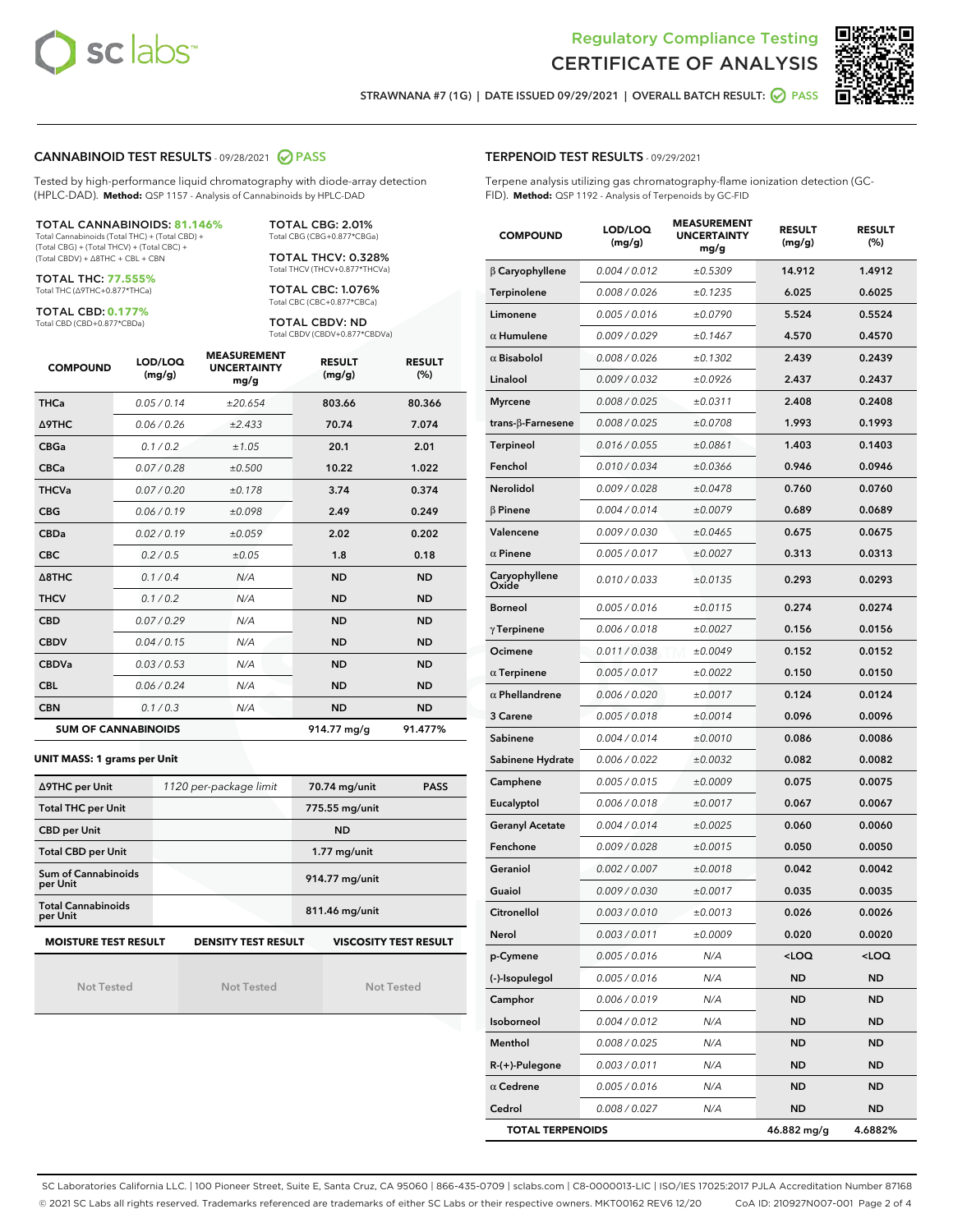



STRAWNANA #7 (1G) | DATE ISSUED 09/29/2021 | OVERALL BATCH RESULT: 2 PASS

# CATEGORY 1 PESTICIDE TEST RESULTS - 09/29/2021 2 PASS

Pesticide and plant growth regulator analysis utilizing high-performance liquid chromatography-mass spectrometry (HPLC-MS) or gas chromatography-mass spectrometry (GC-MS). \*GC-MS utilized where indicated. **Method:** QSP 1212 - Analysis of Pesticides and Mycotoxins by LC-MS or QSP 1213 - Analysis of Pesticides by GC-MS

| <b>COMPOUND</b>             | LOD/LOQ<br>$(\mu g/g)$ | <b>ACTION</b><br><b>LIMIT</b><br>$(\mu g/g)$ | <b>MEASUREMENT</b><br><b>UNCERTAINTY</b><br>µg/g | <b>RESULT</b><br>$(\mu g/g)$ | <b>RESULT</b> |
|-----------------------------|------------------------|----------------------------------------------|--------------------------------------------------|------------------------------|---------------|
| Aldicarb                    | 0.03 / 0.08            | $\geq$ LOD                                   | N/A                                              | <b>ND</b>                    | <b>PASS</b>   |
| Carbofuran                  | 0.02/0.05              | $\ge$ LOD                                    | N/A                                              | <b>ND</b>                    | <b>PASS</b>   |
| Chlordane*                  | 0.03 / 0.08            | $\ge$ LOD                                    | N/A                                              | <b>ND</b>                    | <b>PASS</b>   |
| Chlorfenapyr*               | 0.03/0.10              | $\ge$ LOD                                    | N/A                                              | <b>ND</b>                    | <b>PASS</b>   |
| Chlorpyrifos                | 0.02 / 0.06            | $\ge$ LOD                                    | N/A                                              | <b>ND</b>                    | <b>PASS</b>   |
| Coumaphos                   | 0.02 / 0.07            | $\ge$ LOD                                    | N/A                                              | <b>ND</b>                    | <b>PASS</b>   |
| Daminozide                  | 0.02 / 0.07            | $\ge$ LOD                                    | N/A                                              | <b>ND</b>                    | <b>PASS</b>   |
| <b>DDVP</b><br>(Dichlorvos) | 0.03/0.09              | $\ge$ LOD                                    | N/A                                              | <b>ND</b>                    | <b>PASS</b>   |
| Dimethoate                  | 0.03/0.08              | $\ge$ LOD                                    | N/A                                              | <b>ND</b>                    | <b>PASS</b>   |
| Ethoprop(hos)               | 0.03/0.10              | $\ge$ LOD                                    | N/A                                              | <b>ND</b>                    | <b>PASS</b>   |
| Etofenprox                  | 0.02 / 0.06            | $\ge$ LOD                                    | N/A                                              | <b>ND</b>                    | <b>PASS</b>   |
| Fenoxycarb                  | 0.03/0.08              | $\ge$ LOD                                    | N/A                                              | <b>ND</b>                    | <b>PASS</b>   |
| Fipronil                    | 0.03 / 0.08            | $\ge$ LOD                                    | N/A                                              | <b>ND</b>                    | <b>PASS</b>   |
| Imazalil                    | 0.02 / 0.06            | $\ge$ LOD                                    | N/A                                              | <b>ND</b>                    | <b>PASS</b>   |
| <b>Methiocarb</b>           | 0.02 / 0.07            | $\ge$ LOD                                    | N/A                                              | <b>ND</b>                    | <b>PASS</b>   |
| Methyl<br>parathion         | 0.03/0.10              | $\ge$ LOD                                    | N/A                                              | <b>ND</b>                    | <b>PASS</b>   |
| <b>Mevinphos</b>            | 0.03/0.09              | $\ge$ LOD                                    | N/A                                              | <b>ND</b>                    | <b>PASS</b>   |
| Paclobutrazol               | 0.02 / 0.05            | $\ge$ LOD                                    | N/A                                              | <b>ND</b>                    | <b>PASS</b>   |
| Propoxur                    | 0.03/0.09              | $\ge$ LOD                                    | N/A                                              | <b>ND</b>                    | <b>PASS</b>   |
| Spiroxamine                 | 0.03/0.08              | $\ge$ LOD                                    | N/A                                              | <b>ND</b>                    | <b>PASS</b>   |
| <b>Thiacloprid</b>          | 0.03/0.10              | $\ge$ LOD                                    | N/A                                              | <b>ND</b>                    | <b>PASS</b>   |
|                             |                        |                                              |                                                  |                              |               |

# CATEGORY 2 PESTICIDE TEST RESULTS - 09/29/2021 @ PASS

| <b>COMPOUND</b>          | LOD/LOQ<br>$(\mu g/g)$ | <b>ACTION</b><br>LIMIT<br>$(\mu g/g)$ | <b>MEASUREMENT</b><br><b>UNCERTAINTY</b><br>$\mu$ g/g | <b>RESULT</b><br>$(\mu g/g)$ | <b>RESULT</b> |
|--------------------------|------------------------|---------------------------------------|-------------------------------------------------------|------------------------------|---------------|
| Abamectin                | 0.03/0.10              | 0.1                                   | N/A                                                   | <b>ND</b>                    | <b>PASS</b>   |
| Acephate                 | 0.02/0.07              | 0.1                                   | N/A                                                   | <b>ND</b>                    | <b>PASS</b>   |
| Acequinocyl              | 0.02/0.07              | 0.1                                   | N/A                                                   | <b>ND</b>                    | <b>PASS</b>   |
| Acetamiprid              | 0.02/0.05              | 0.1                                   | N/A                                                   | <b>ND</b>                    | <b>PASS</b>   |
| Azoxystrobin             | 0.02/0.07              | 0.1                                   | N/A                                                   | <b>ND</b>                    | <b>PASS</b>   |
| <b>Bifenazate</b>        | 0.01/0.04              | 0.1                                   | N/A                                                   | <b>ND</b>                    | <b>PASS</b>   |
| <b>Bifenthrin</b>        | 0.02/0.05              | 3                                     | N/A                                                   | <b>ND</b>                    | <b>PASS</b>   |
| <b>Boscalid</b>          | 0.03/0.09              | 0.1                                   | N/A                                                   | <b>ND</b>                    | <b>PASS</b>   |
| Captan                   | 0.19/0.57              | 0.7                                   | N/A                                                   | <b>ND</b>                    | <b>PASS</b>   |
| Carbaryl                 | 0.02/0.06              | 0.5                                   | N/A                                                   | <b>ND</b>                    | <b>PASS</b>   |
| Chlorantranilip-<br>role | 0.04/0.12              | 10                                    | N/A                                                   | <b>ND</b>                    | <b>PASS</b>   |
| Clofentezine             | 0.03/0.09              | 0.1                                   | N/A                                                   | <b>ND</b>                    | <b>PASS</b>   |

#### CATEGORY 2 PESTICIDE TEST RESULTS - 09/29/2021 continued

| <b>COMPOUND</b>               | LOD/LOQ<br>(µg/g) | <b>ACTION</b><br>LIMIT<br>$(\mu g/g)$ | <b>MEASUREMENT</b><br><b>UNCERTAINTY</b><br>µg/g | <b>RESULT</b><br>$(\mu g/g)$ | <b>RESULT</b> |
|-------------------------------|-------------------|---------------------------------------|--------------------------------------------------|------------------------------|---------------|
| Cyfluthrin                    | 0.12 / 0.38       | 2                                     | N/A                                              | <b>ND</b>                    | <b>PASS</b>   |
| Cypermethrin                  | 0.11 / 0.32       | 1                                     | N/A                                              | <b>ND</b>                    | <b>PASS</b>   |
| Diazinon                      | 0.02 / 0.05       | 0.1                                   | N/A                                              | <b>ND</b>                    | <b>PASS</b>   |
| Dimethomorph                  | 0.03 / 0.09       | 2                                     | N/A                                              | <b>ND</b>                    | <b>PASS</b>   |
| Etoxazole                     | 0.02 / 0.06       | 0.1                                   | N/A                                              | <b>ND</b>                    | <b>PASS</b>   |
| Fenhexamid                    | 0.03 / 0.09       | 0.1                                   | N/A                                              | <b>ND</b>                    | <b>PASS</b>   |
| Fenpyroximate                 | 0.02 / 0.06       | 0.1                                   | N/A                                              | <b>ND</b>                    | <b>PASS</b>   |
| Flonicamid                    | 0.03 / 0.10       | 0.1                                   | N/A                                              | <b>ND</b>                    | <b>PASS</b>   |
| Fludioxonil                   | 0.03 / 0.10       | 0.1                                   | N/A                                              | <b>ND</b>                    | <b>PASS</b>   |
| Hexythiazox                   | 0.02 / 0.07       | 0.1                                   | N/A                                              | <b>ND</b>                    | <b>PASS</b>   |
| Imidacloprid                  | 0.04 / 0.11       | 5                                     | N/A                                              | <b>ND</b>                    | <b>PASS</b>   |
| Kresoxim-methyl               | 0.02 / 0.07       | 0.1                                   | N/A                                              | <b>ND</b>                    | <b>PASS</b>   |
| Malathion                     | 0.03 / 0.09       | 0.5                                   | N/A                                              | <b>ND</b>                    | <b>PASS</b>   |
| Metalaxyl                     | 0.02 / 0.07       | $\overline{c}$                        | N/A                                              | <b>ND</b>                    | <b>PASS</b>   |
| Methomyl                      | 0.03 / 0.10       | 1                                     | N/A                                              | <b>ND</b>                    | <b>PASS</b>   |
| Myclobutanil                  | 0.03 / 0.09       | 0.1                                   | N/A                                              | <b>ND</b>                    | <b>PASS</b>   |
| Naled                         | 0.02 / 0.07       | 0.1                                   | N/A                                              | <b>ND</b>                    | <b>PASS</b>   |
| Oxamyl                        | 0.04 / 0.11       | 0.5                                   | N/A                                              | <b>ND</b>                    | <b>PASS</b>   |
| Pentachloronitro-<br>benzene* | 0.03 / 0.09       | 0.1                                   | N/A                                              | <b>ND</b>                    | <b>PASS</b>   |
| Permethrin                    | 0.04/0.12         | 0.5                                   | N/A                                              | <b>ND</b>                    | <b>PASS</b>   |
| Phosmet                       | 0.03 / 0.10       | 0.1                                   | N/A                                              | <b>ND</b>                    | <b>PASS</b>   |
| Piperonylbu-<br>toxide        | 0.02 / 0.07       | 3                                     | N/A                                              | <b>ND</b>                    | <b>PASS</b>   |
| Prallethrin                   | 0.03 / 0.08       | 0.1                                   | N/A                                              | <b>ND</b>                    | <b>PASS</b>   |
| Propiconazole                 | 0.02 / 0.07       | 0.1                                   | N/A                                              | <b>ND</b>                    | <b>PASS</b>   |
| Pyrethrins                    | 0.04 / 0.12       | 0.5                                   | N/A                                              | <b>ND</b>                    | <b>PASS</b>   |
| Pyridaben                     | 0.02 / 0.07       | 0.1                                   | N/A                                              | <b>ND</b>                    | <b>PASS</b>   |
| Spinetoram                    | 0.02 / 0.07       | 0.1                                   | N/A                                              | <b>ND</b>                    | <b>PASS</b>   |
| Spinosad                      | 0.02 / 0.07       | 0.1                                   | N/A                                              | <b>ND</b>                    | <b>PASS</b>   |
| Spiromesifen                  | 0.02 / 0.05       | 0.1                                   | N/A                                              | <b>ND</b>                    | <b>PASS</b>   |
| Spirotetramat                 | 0.02 / 0.06       | 0.1                                   | N/A                                              | <b>ND</b>                    | <b>PASS</b>   |
| Tebuconazole                  | 0.02 / 0.07       | 0.1                                   | N/A                                              | <b>ND</b>                    | <b>PASS</b>   |
| Thiamethoxam                  | 0.03 / 0.10       | 5                                     | N/A                                              | <b>ND</b>                    | <b>PASS</b>   |
| Trifloxystrobin               | 0.03 / 0.08       | 0.1                                   | N/A                                              | <b>ND</b>                    | <b>PASS</b>   |

SC Laboratories California LLC. | 100 Pioneer Street, Suite E, Santa Cruz, CA 95060 | 866-435-0709 | sclabs.com | C8-0000013-LIC | ISO/IES 17025:2017 PJLA Accreditation Number 87168 © 2021 SC Labs all rights reserved. Trademarks referenced are trademarks of either SC Labs or their respective owners. MKT00162 REV6 12/20 CoA ID: 210927N007-001 Page 3 of 4